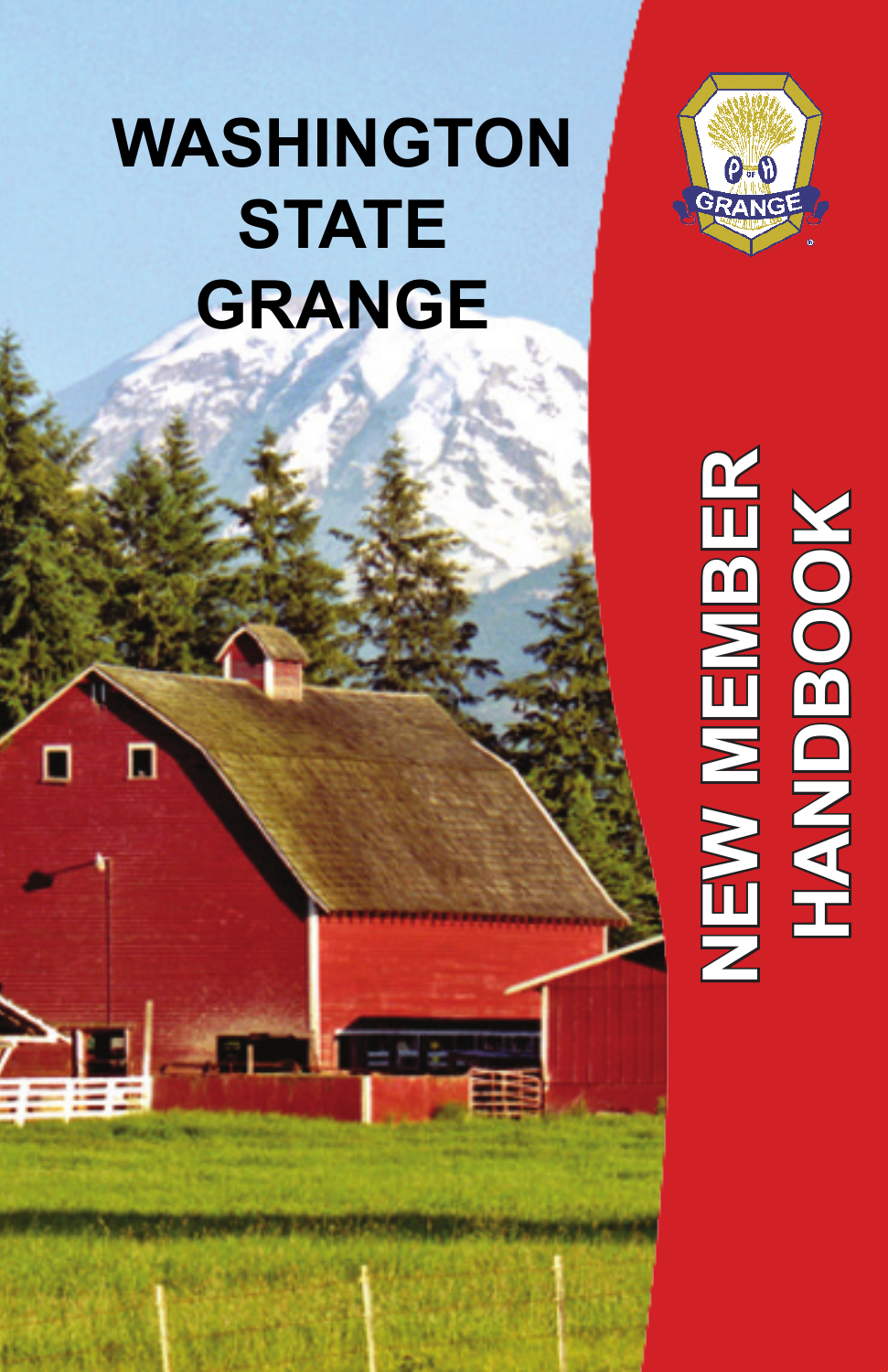# FIRST THINGS FIRST!

#### **Where we came from:**

In the 1866 Oliver Hudson Kelly, who worked for the Department of Agriculture, was sent to survey the farm conditions after the Civil War. He discovered that farmers were having trouble getting their product to market and getting a fair price. He came up with the idea of uniting the farmers of the North and South together through a fraternal organization. Kelly quit his job at the Department of Agriculture and with 6 friends and his niece who was his secretary, added that the only way it would work was to make it a family organization and allow women equal voice and vote. Working as a team, the National Grange was formally organized. The Grange is still active today. Our focus is still on family, education with regard to agriculture and working in and serving our communities.

#### **Where are we going?**

While our precepts haven't changed, we are looking toward the future and our goal is to continue to work on issues that concern our neighbors and be an active participant in our communities. The Grange has accomplished much, in helping better those who live in rural areas and we will continue to "fight the good fight" for our communities whether they are rural or urban. In order to do so, WE NEED YOU!

In our legislative endeavors we have been able to bring changes to existing laws. Those of you who are concerned about the food we eat or are small growers and want to see regulations and changes made easier to get your product to market—the Grange is still here for you. Please consider this your invitation to join us.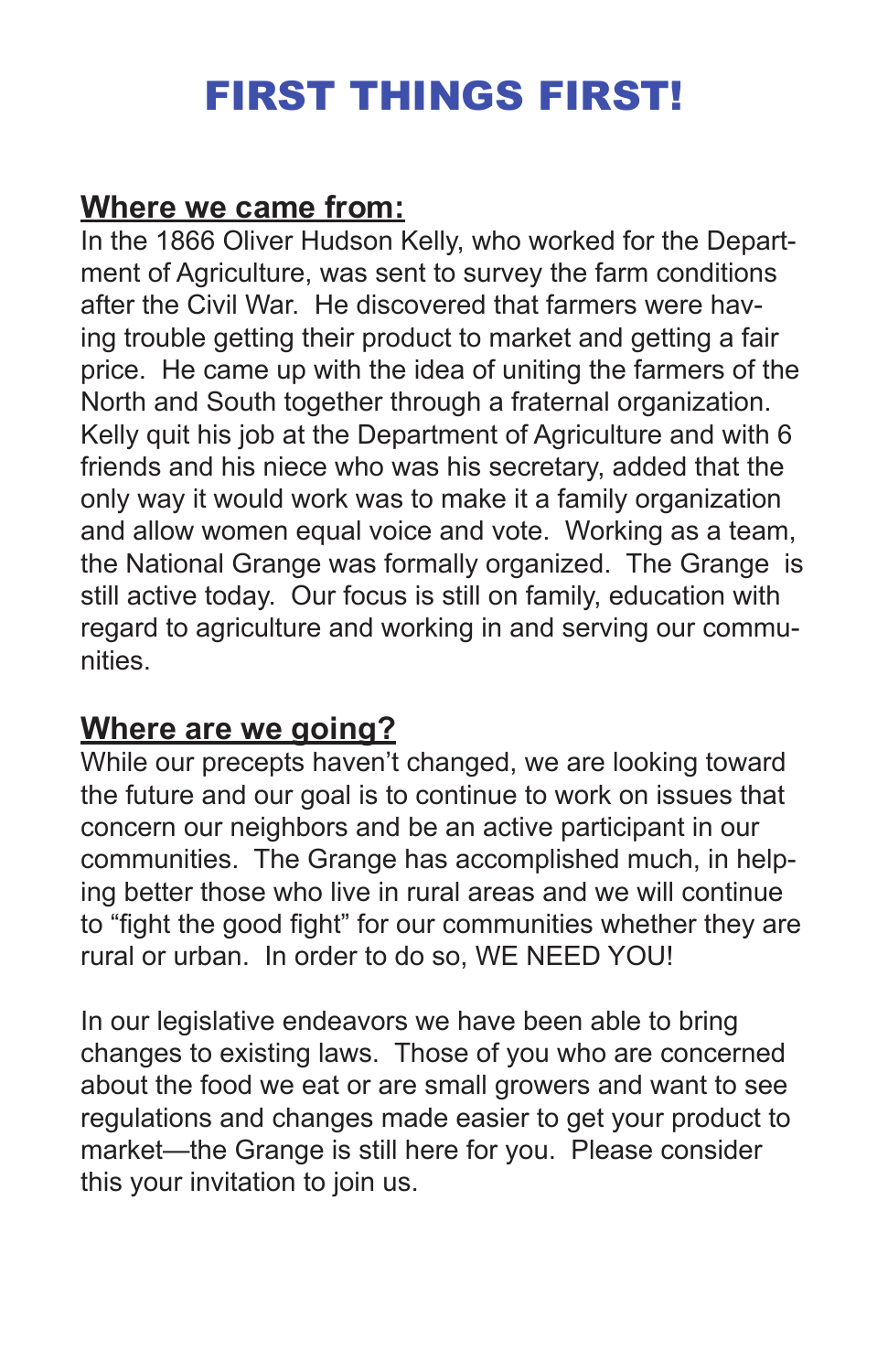#### **Why Should You Join the Grange?**

- Do you believe that family comes first? Well so do we! We are a family organization where each member of the family has opportunities for involvement. This means that everyone has a vote and a voice in the Grange.
- Are you looking for new activities for your younger child/children/grandchildren or young adults? There are leadership opportunities for almost every age; Junior Grangers (ages 5-13yrs old) learn skills in speaking, ritual work, opportunities to hold an office as a junior Grange officer and so much more. Our youth (age 14+) learn leadership skills, public speaking skills, ritual work and can also hold an office as a youth officer and much, much more.
- Do you want to give back to your community but not sure what to do or how to help? We believe in making our communities stronger which provides many opportunities to give back to your community through the programs and events the Grange in your area provides.
- Are you crafty or maybe you love to bake or knit? We have a place for you to showcase your skills. We hold annual contests in baking, quilting, canning, photography, wood carving, painting, creative writing and so much more. We also offer educational opportunities through our lecturers' program as well.
- Do you like to meet new people? Fellowship in the Grange is essential to our organization and we would love for you to join us!

#### **Here's What's going on at our Grange in your community.**

\_\_\_\_\_\_\_\_\_\_\_\_\_\_\_\_\_\_\_\_\_\_\_\_\_\_\_\_\_\_\_\_\_\_\_\_\_\_\_\_\_\_\_\_\_\_\_\_\_

\_\_\_\_\_\_\_\_\_\_\_\_\_\_\_\_\_\_\_\_\_\_\_\_\_\_\_\_\_\_\_\_\_

\_\_\_\_\_\_\_\_\_\_\_\_\_\_\_\_\_\_\_\_\_\_\_\_\_\_\_\_\_\_\_\_\_

\_\_\_\_\_\_\_\_\_\_\_\_\_\_\_\_\_\_\_\_\_\_\_\_\_\_\_\_\_\_\_\_\_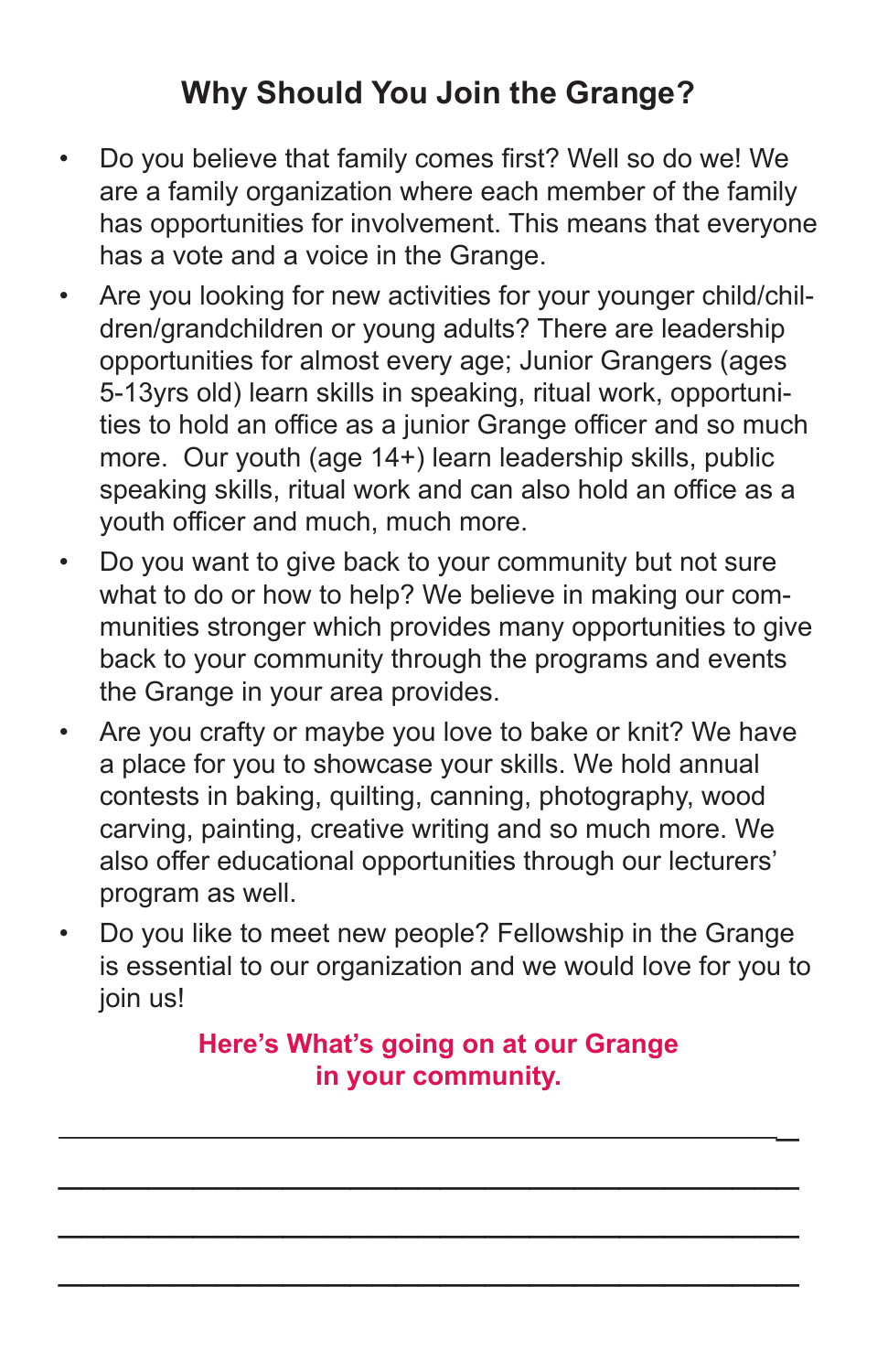# Grange Degrees are learning Opportunities for each member.

Each degree teaches us and makes us more knowledgeable through the symbols like the Axe, Plow, Harrow, Spade, Pruning Knife and Hoe. The first four degrees are based on the seasons of the year and usually presented by a community Grange.

As a family organization, the Grange symbolically closes its doors during meetings to show our focus on the Grange meeting. To show respect to women and reverence to the Bible, members are asked not to pass between the Alter and the Graces except when instructed by the Grange manual.

THE FIRST DEGREE: **In the spring**, men and women enter the grange seeking the opportunity to participate and becoming brothers and sisters in our fraternity. We learn that the Grange's highest and first objective is to "develop a better and higher manhood and womanhood".

THE SECOND DEGREE: **In the summer,** men and women enter the Grange seeking advancement and education. We learn that in planning a project or progressing to a new state of life, one must prepare and plan well in hope of achieving the goal. The symbols of the second degree are the hoe, which represents the cultivation of the mind which destroys error and keeps the mind ready to learn and apply new skills; and the pruning knife, which directs us to remove "idle thoughts and sinful suggestions" from our mind.

We are reminded that a person's worth is not judged by wealth or status in the community but by moral and mental worth.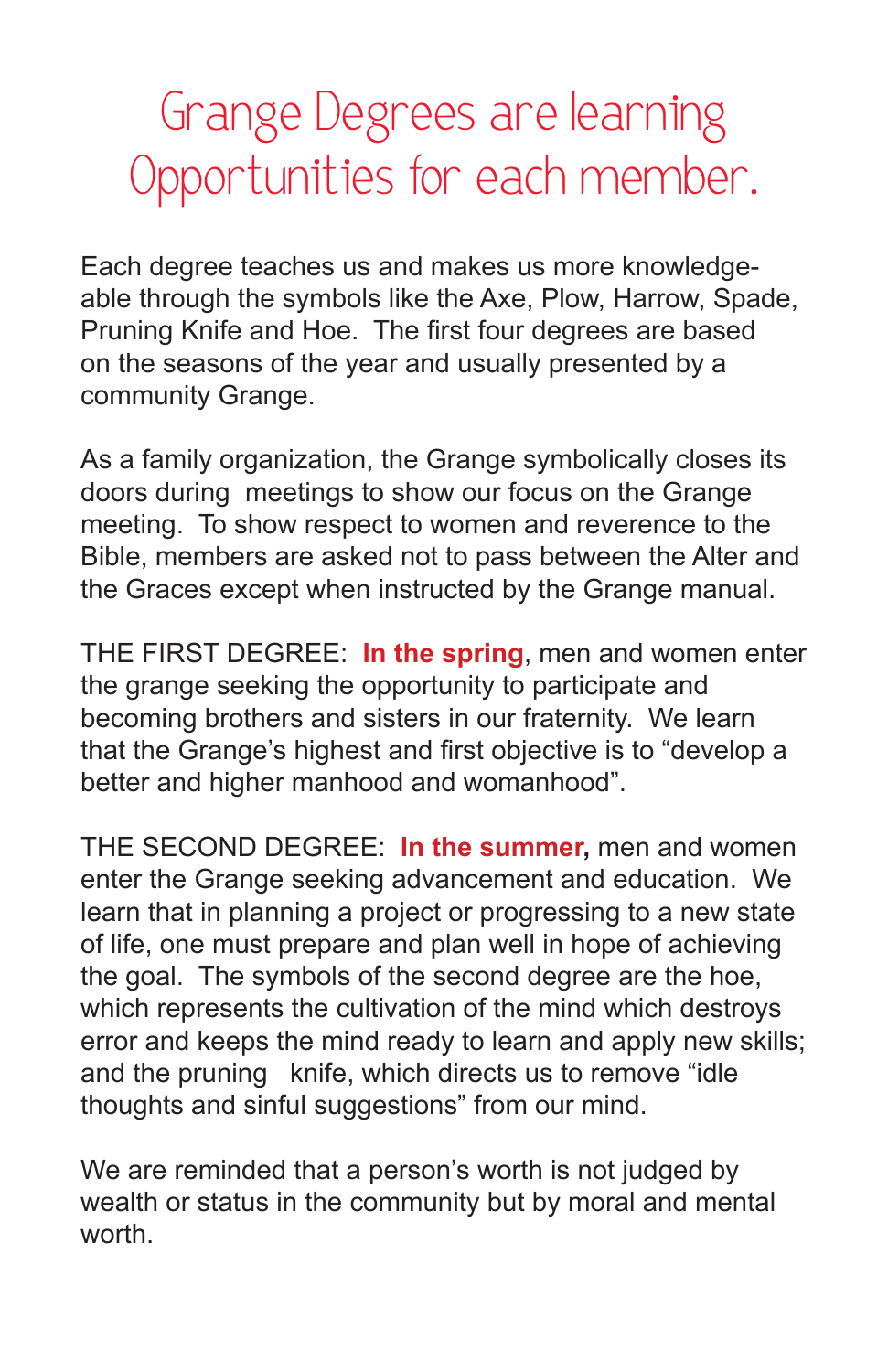THE THIRD DEGREE: **Setting is in the autumn**. Charity guides this degree and reminds us to care for the mind and body when reaping our rewards. "Gather the good seed, use judgement and let your example be such that others may profit by it". As Grangers, we are again encouraged to study and share our knowledge with others. "Be faithful, be hopeful and be charitable". All labor is good when we honor it, dignify it, and see through it to the advancement and happiness of others.

THE FOURTH DEGREE: **In the winter,** after all the crops have been harvested and stored, the family gathers in the home where the fruits of their labors are finally enjoyed. We are reminded to remain faithful to our obligation and fidelity to the Grange is expected. As fourth degree members we are encouraged to care for the children and teach them to love and understand life.

THE FIFTH DEGREE: The degree of Pomona is conferred by the County or Pomona Grange. The degree reminds us that success is achieved by perseverance.

THE SIXTH DEGREE: The degree of Flora is conferred annually at the State Grange Convention where representatives from all community Grange meet to set legislative policy for implementation.

THE SEVENTH DEGREE: This degree is the highest level of our order. The National Grange meets annually to adopt legislative and Grange policies and procedures.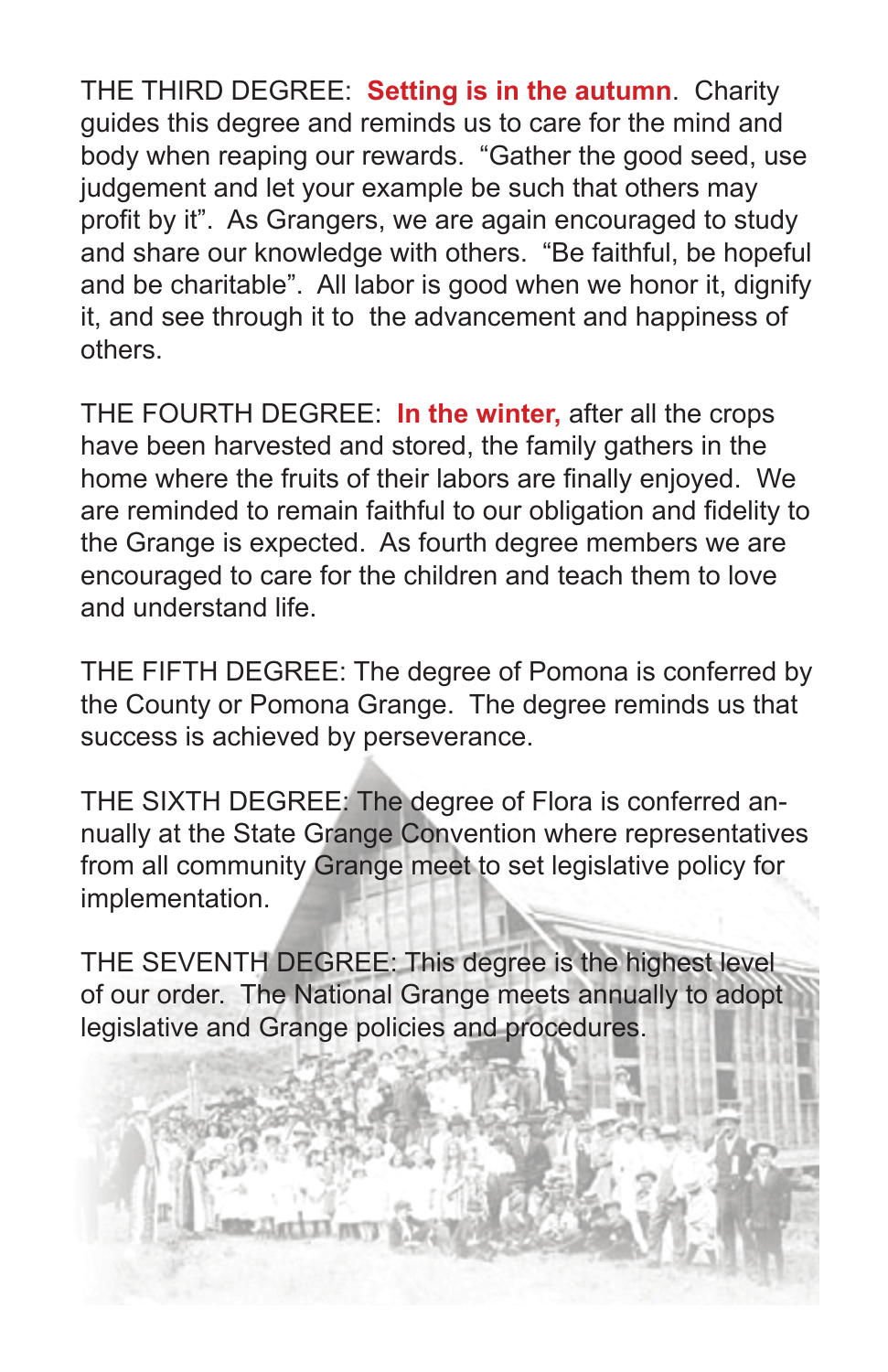## **What goes on at a Grange Meeting?**

A Grange meeting has an opening ceremony where the Assistant Stewards open the bible; The Chaplain gives an opening prayer, the Lecturer (Program Director) announces a song; Master leads the members in the grange salutation and members salute the flag. The closing is a short version of the opening.

The order of business is the secretary reads the record of the last meeting. Committee chairs present reports, secretary reads communications that have come to the Grange, financial reports are presented for Grange approval. Unfinished and New Business is discussed, and the Lecturer presents a program that may be education or entertaining.

At the meeting, you will see people wearing sashes that indicate the office they hold and the degree they are working in. You will see blue, in community Granges, Green at Pomona or County Granges, Pink at State Grange and Gold at National Grange.

You will also see people carrying staves, and each one has a meaning and will be explained to you the meaning of each if you ask.

The Grange meeting uses parliamentary procedure and Robert's Rules of Order to conduct our meetings. What that is Grangers who wish to make a motion or speak during a grange meeting need to stand and address the chair— Worthy Master or President, and when recognized by the chair may have the floor to speak.

You will also hear the gavel rapped, once to open and close the meeting and to call attention to something or keep things in order. Two raps are for the officers to rise. Three times means all will rise.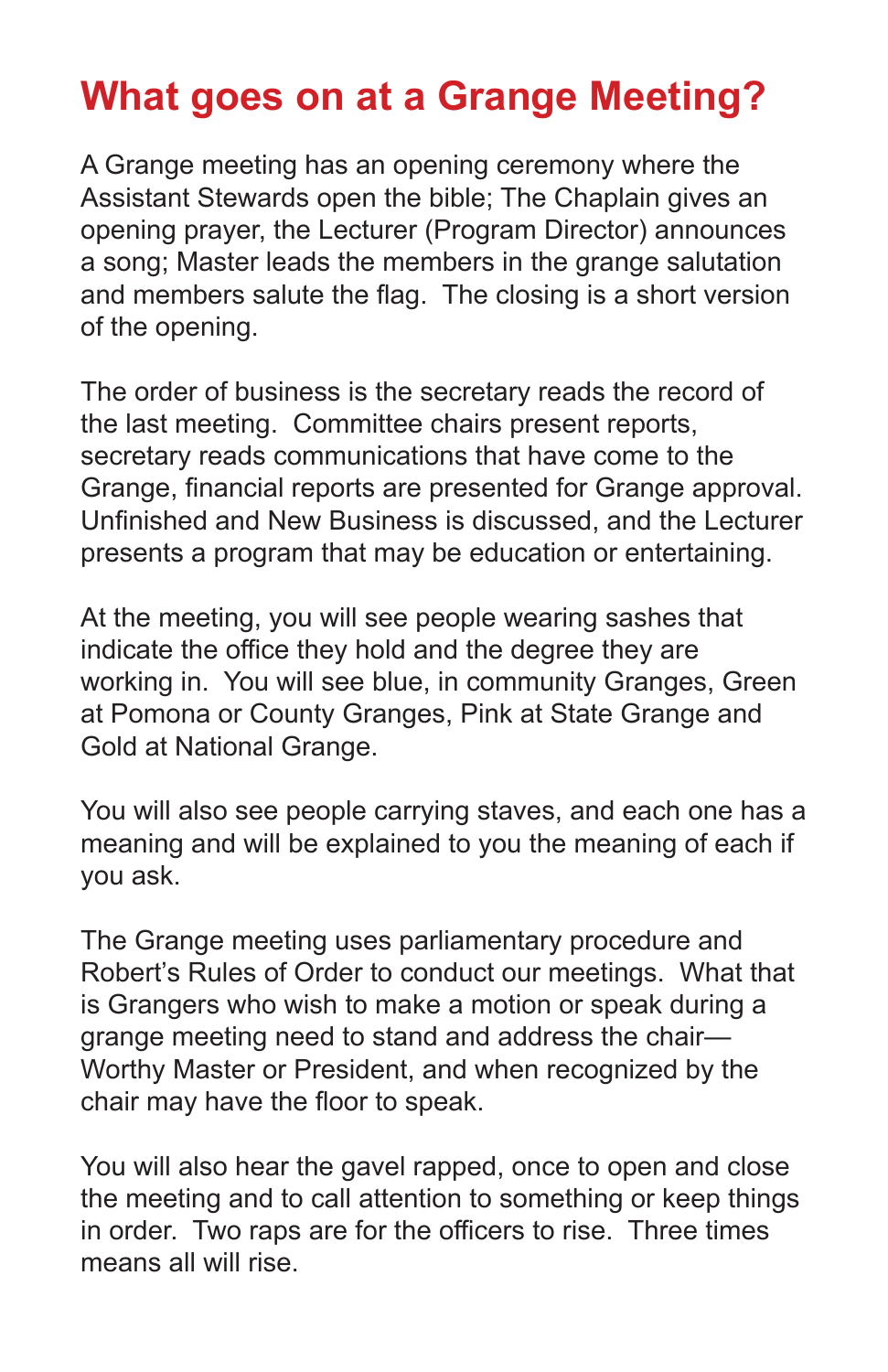You will see the Bible opened at the beginning of the meeting and closed at the end. The flag is presented, or if unable to present the flag appropriately there will, at the very least, be a Pledge of Allegience to the flag.

We want your visit to our Grange to be a pleasant one and if you see any thing that you do not understand or would like more information about, please ask the conducting Master/ President or the person who invited you to explain.

We want you to be comfortable and to come back!